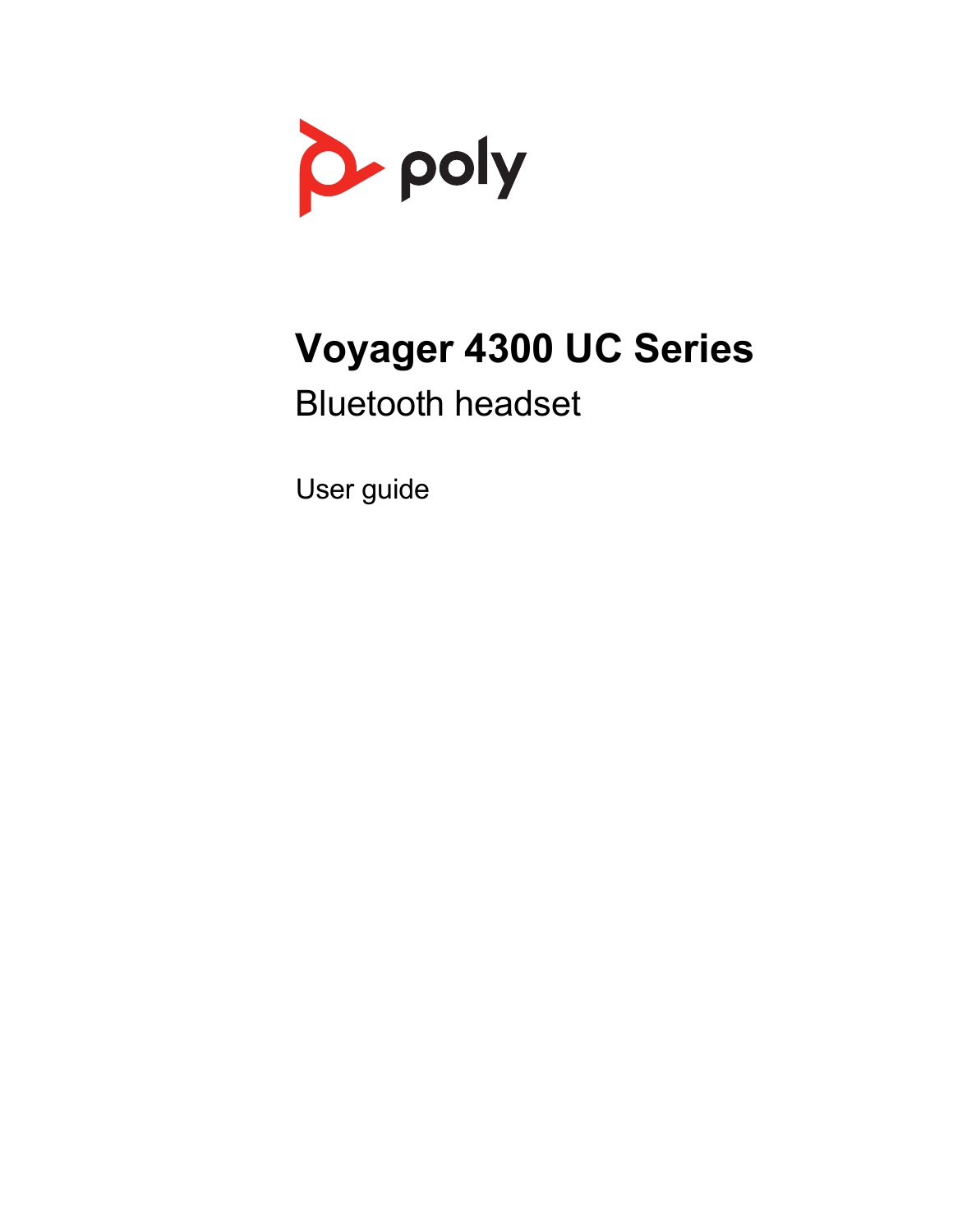### **Contents**

[Headset overview](#page-2-0) **3** [Be safe](#page-2-0) **3** [USB Bluetooth adapter](#page-2-0) **3** [Charge stand \(select models only\)](#page-3-0) **4** [Connect and pair](#page-4-0) **5** [Connect to PC](#page-4-0) **5** [Configure USB adapter](#page-4-0) **5** [Pair to mobile device](#page-4-0) **5** [Pair USB adapter again](#page-5-0) **6** [Pair mode](#page-5-0) **6** [Fit and charge](#page-6-0) **7** [Wear on the right or left](#page-6-0) **7** [Charge](#page-6-0) **7** [Check headset battery status](#page-6-0) **7** [Load software](#page-8-0) **9** [Update your Poly device](#page-8-0) **9** [The basics](#page-9-0) **10** [Power on/off](#page-9-0) **10** [Adjust the volume](#page-9-0) **10** [Make/Take/End Calls](#page-9-0) **10** [Launch Microsoft Teams \(Teams model only\)](#page-10-0) **11** [Play or pause audio](#page-10-0) **11** [Voice assistant](#page-10-0) **11** [More Features](#page-11-0) **12** [Select language](#page-11-0) **12** [DeepSleep Mode](#page-11-0) **12** [Online indicator](#page-11-0) **12** [Corded mode \(audio over USB\)](#page-11-0) **12** [Troubleshooting](#page-12-0) **13** [What's in the box](#page-14-0) **15** [Support](#page-15-0) **16**

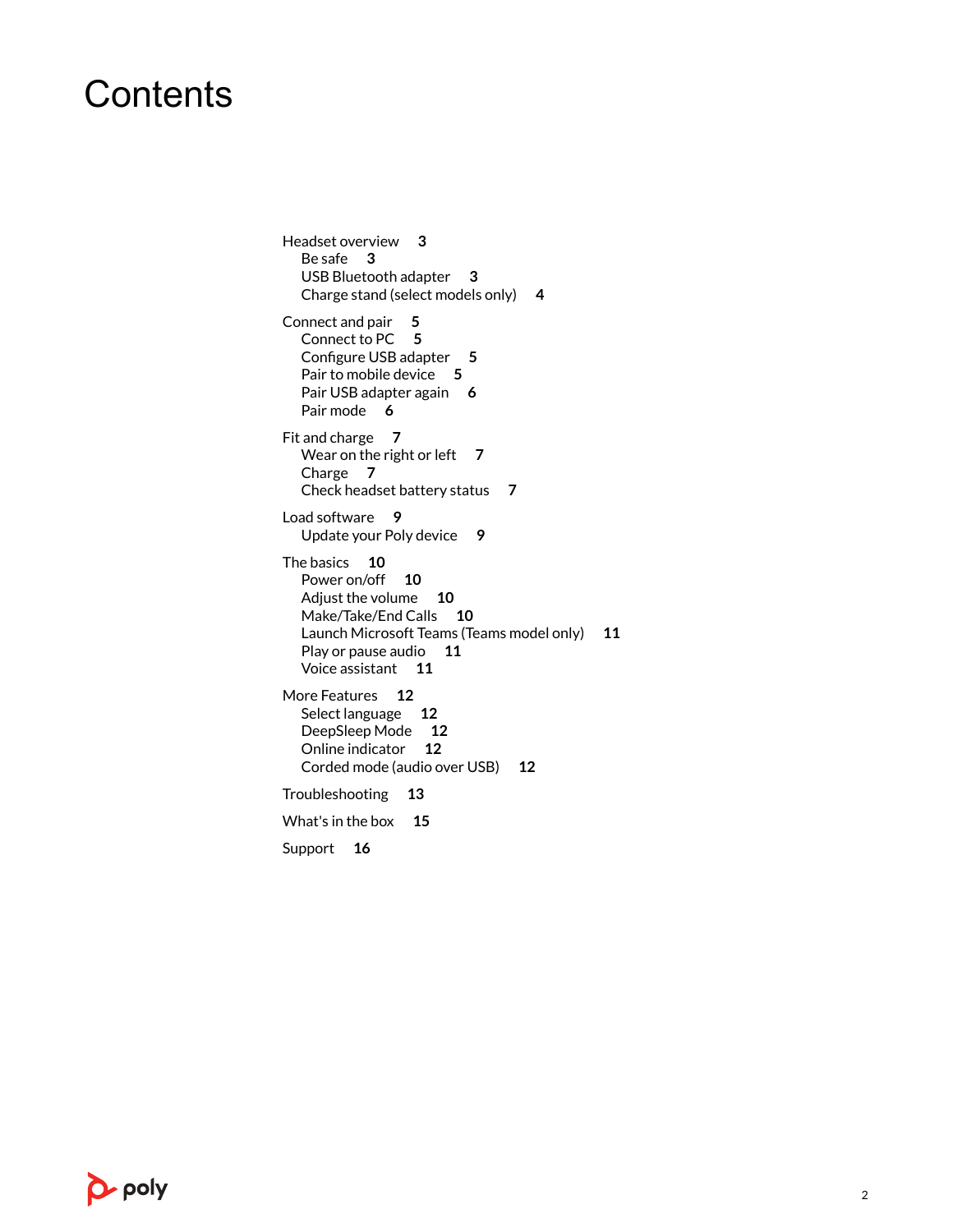### <span id="page-2-0"></span>Headset overview



| $\frac{1}{2}\phi_{\rm c}^2$             | LEDs/Online indicator                                             |  |
|-----------------------------------------|-------------------------------------------------------------------|--|
| $\triangleleft$ +                       | Volume up                                                         |  |
| $\mathbb{Q}/\mathbb{Q}$ i               | Call button/Press to interact with Microsoft Teams (app required) |  |
| Siri®, Google<br>Assistant <sup>™</sup> | Smartphone feature: Default voice assistant                       |  |
| $\blacktriangleright$                   | Play/pause**                                                      |  |
| N                                       | Next track**                                                      |  |
| $\blacksquare$                          | Previous track**                                                  |  |
| $\triangleleft$ -                       | Volume down                                                       |  |
| 囱                                       | Charge port                                                       |  |
| $\circlearrowleft$                      | Power                                                             |  |
| $\frac{1}{\sqrt{2}}$                    | Bluetooth <sup>®</sup> pairing                                    |  |
| $\cancel{\varphi}$                      | Mute/unmute                                                       |  |

**NOTE** *\*\*Functionality varies by application. May not function with web-based apps.*

Be safe

Please read the safety guide for important safety, charging, battery and regulatory information before using your new headset.

USB Bluetooth adapter



Your high-fidelity Bluetooth USB adapter comes pre-paired to your Poly device. Plug it into your computer to connect to computer audio.

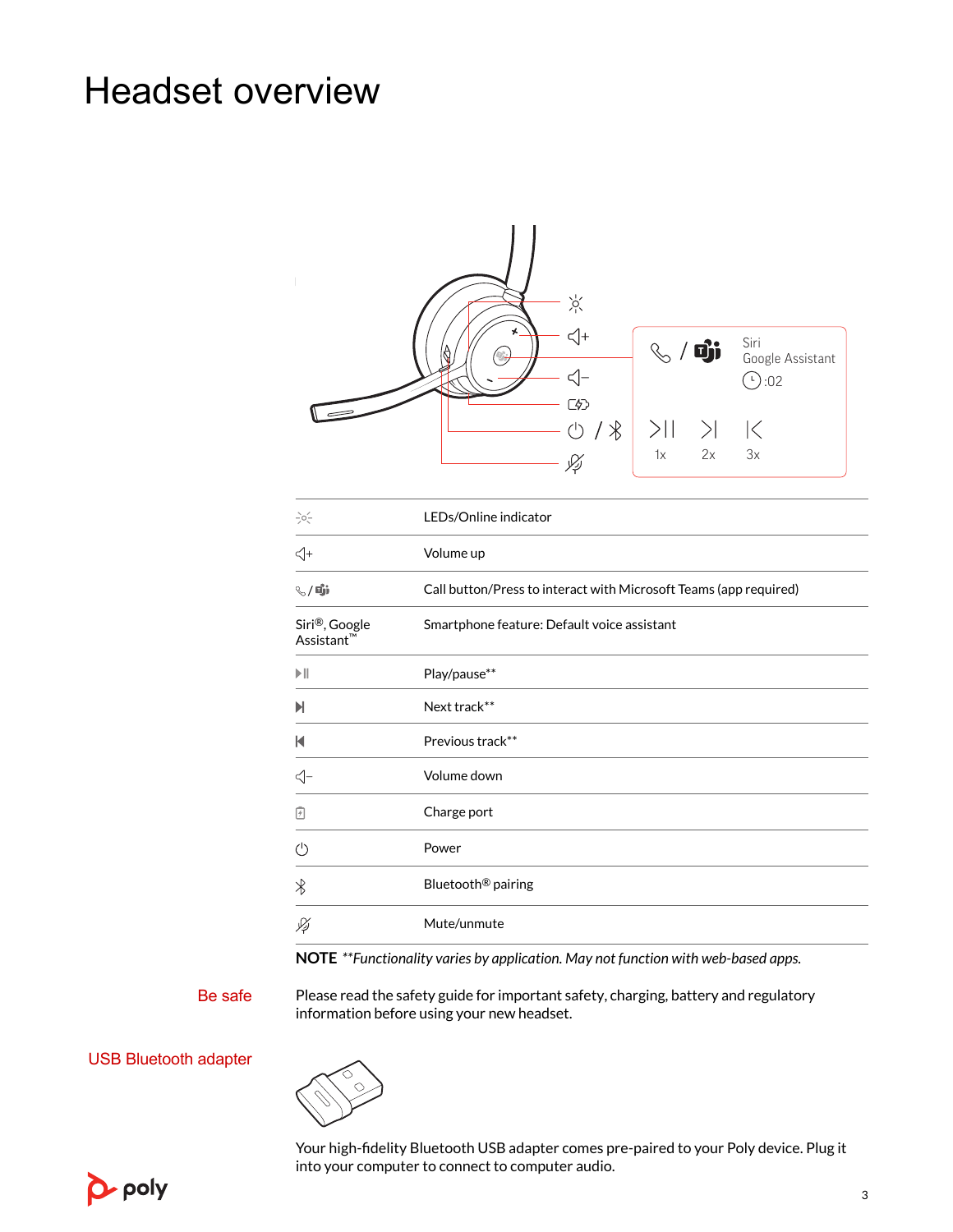#### <span id="page-3-0"></span>**NOTE** *Adapter design may vary*

| <b>Standard LEDs</b>  |                               |  |
|-----------------------|-------------------------------|--|
| <b>USB LEDs</b>       | What they mean                |  |
| Flashing red and blue | Pairing                       |  |
| Solid blue            | Headset connected             |  |
| Flashing blue         | On a call                     |  |
| Solid red             | Mute active                   |  |
| Flashing purple       | Streaming media from computer |  |

#### **LEDs when Microsoft Teams\* is detected**

| USB LEDs              | What they mean               |
|-----------------------|------------------------------|
| Flashing red and blue | Pairing                      |
| Solid purple          | Microsoft Teams connected    |
| Flashing blue         | On a call                    |
| Solid red             | Mute active                  |
| Pulsing purple        | Microsoft Teams notification |

**NOTE** *\*Requires Microsoft Teams desktop application*

Charge stand (select models only)

-∖∖=⊄⊕]

**NOTE** *The charge stand plugs into a computer or wall charger's USB port.*

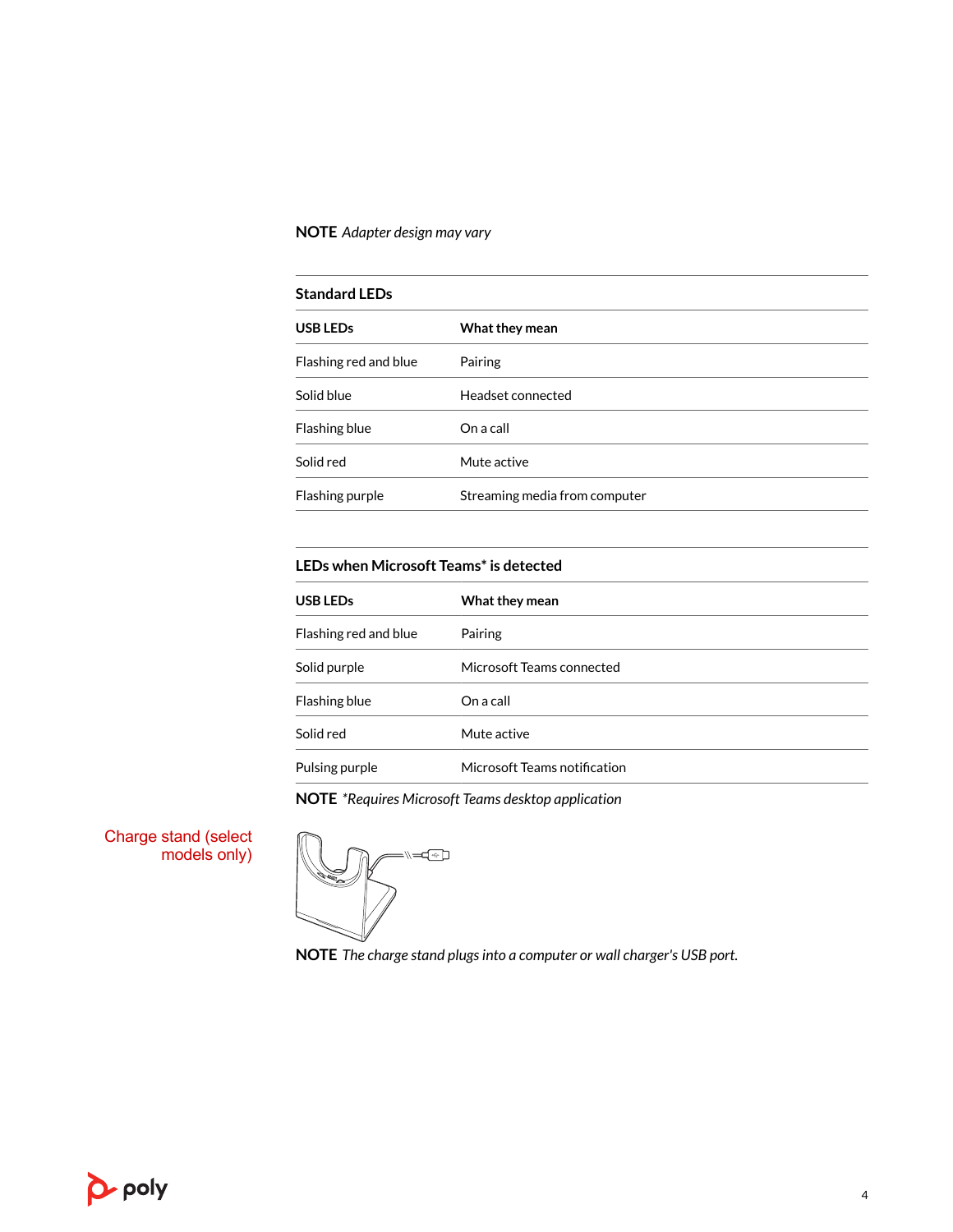### <span id="page-4-0"></span>Connect and pair

#### Connect to PC

Your Bluetooth USB adapter comes pre-paired to your headset.

**1** Turn on your headset and insert the Bluetooth USB adapter into your laptop or PC.



- **2** The USB adapter LED flashes and then turns solid to indicate the headset is connected to the USB adapter. If you are wearing your headset you hear "PC connected" to indicate the connection has been established. When on a call, the LED on the USB adapter flashes blue. When not on a call the LED is solid.
- **3** Load Poly Lens Desktop App by visiting [poly.com/lens](http://www.poly.com/lens). This allows you to customize your headset behavior through advanced settings and options.

#### Configure USB adapter

Your high-fidelity Bluetooth USB adapter comes ready to take calls. If you want to listen to music, you will need to configure your Bluetooth USB adapter.

**Windows** 

- **1** To configure your Bluetooth USB adapter to play music, go to Start menu > Control Panel > Sound > Playback tab. Select **Poly BT700,** set it as the Default Device and click OK.
- **2** To pause music when you place or receive calls, go to Start menu > Control Panel > Sound > Communications tab and select the desired parameter.

Mac

- **1** To configure the Bluetooth USB adapter, go to Apple menu > System Preferences > Sound. On both the Input and Output tabs, select **Poly BT700**.
- **1** To put your headset in pair mode, slide and hold the Power  $\circlearrowright$  switch away from the off position until you hear "pairing" and the headset LEDs flash red and blue. Pair to mobile device



- **2** Activate Bluetooth on your phone and set it to search for new devices.
	- **iPhone** Settings > Bluetooth > On\*
	- **Android** Settings > Bluetooth On > Scan for devices\*

**NOTE** *\*Menus may vary by device.*

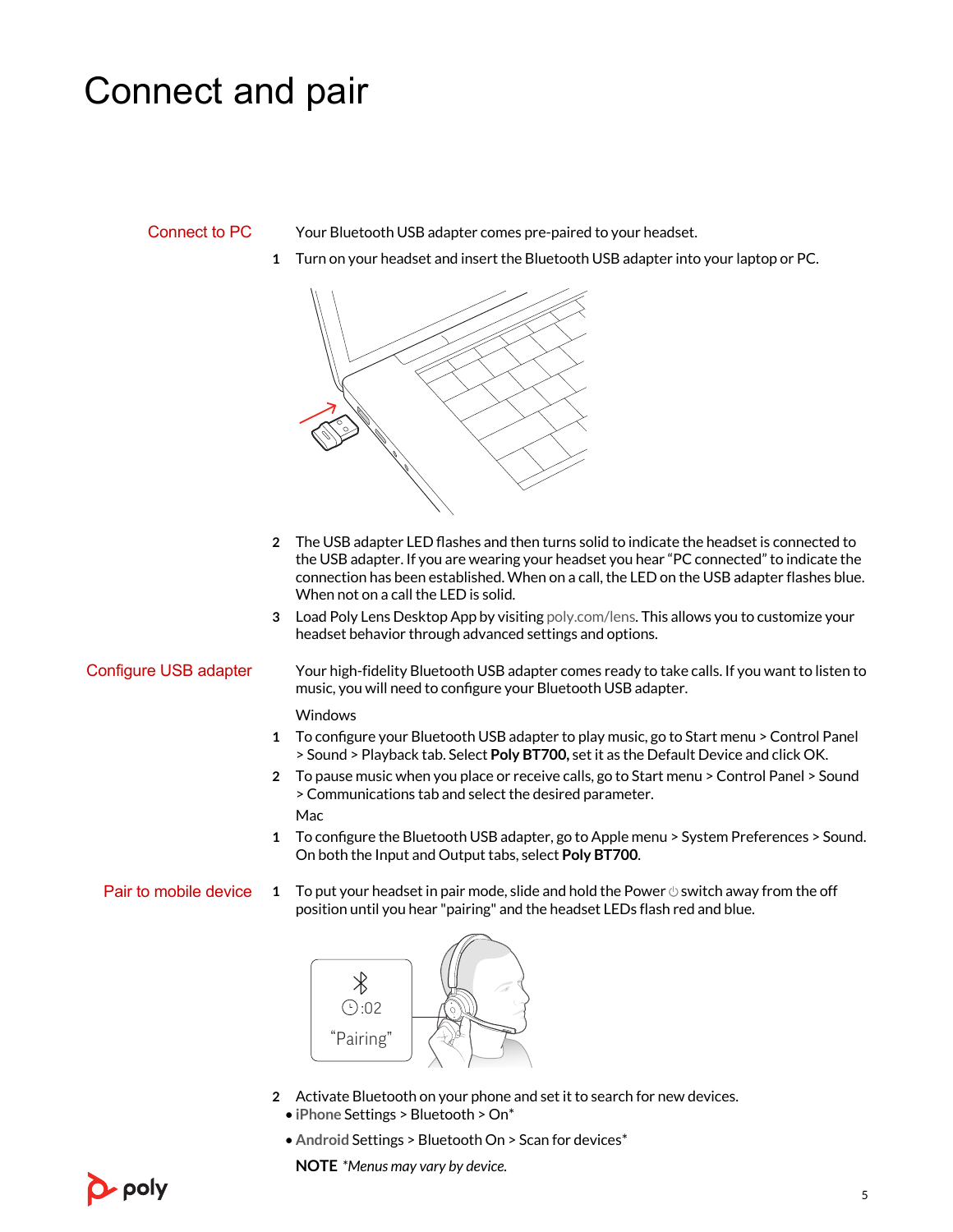<span id="page-5-0"></span>

|                           |                       | 3 Select "Poly V43XX Series."<br>Once successfully paired, you hear "pairing successful" and the headset LEDs stop flashing.<br>NOTE Your headset can pair with up to 8 devices but only maintain 2 connections<br>simultaneously; this includes the Bluetooth adapter. |
|---------------------------|-----------------------|-------------------------------------------------------------------------------------------------------------------------------------------------------------------------------------------------------------------------------------------------------------------------|
| Pair USB adapter<br>again |                       | Typically, your USB adapter is pre-paired to your headset. In the event that your adapter is<br>disconnected or bought separately, you will need to pair the adapter to your headset.                                                                                   |
|                           |                       | Insert the high-fidelity Bluetooth USB adapter into your laptop or computer and wait for<br>your computer to recognize it.                                                                                                                                              |
|                           | $\mathbf{2}^{\prime}$ | Put your headset in pair mode.                                                                                                                                                                                                                                          |
|                           | 3                     | Put your Bluetooth USB adapter into pair mode by selecting "Pair" in Poly Lens App. Your<br>adapter flashes red and blue.<br>Pairing is successful when you hear "pairing successful" and "PC connected" and the<br>Bluetooth USB adapter LED is solid.                 |
| Pair mode                 |                       | Slide and hold the headset Power $\circlearrowright$ switch away from the off position until the LEDs flash<br>red and blue.                                                                                                                                            |

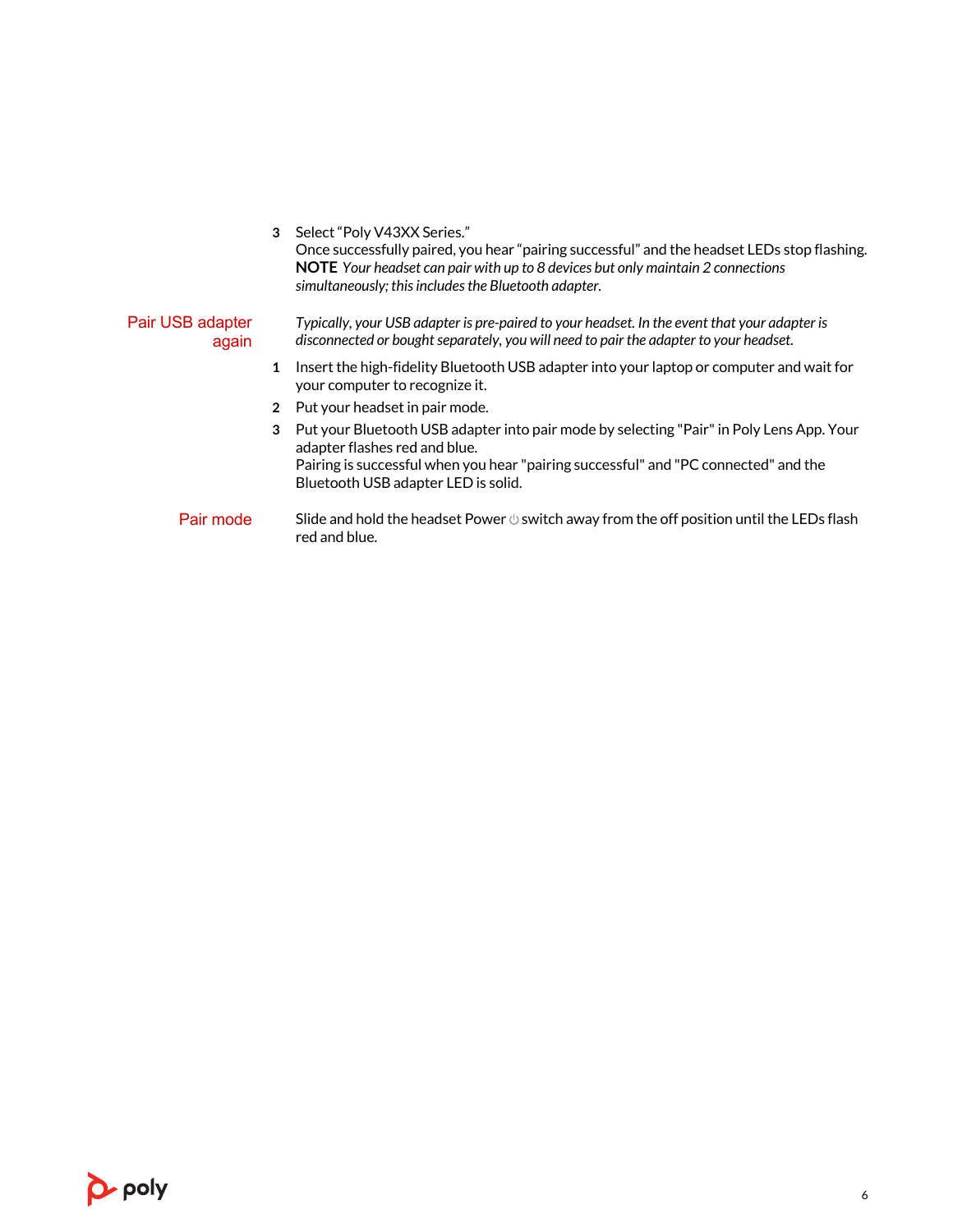### <span id="page-6-0"></span>Fit and charge

#### Wear on the right or left

To position the microphone on the right or left side, rotate the microphone boom up and over. Gently bend the boom so it is approximately 2 finger widths from the corner of your mouth.



#### **Charge**

Charge your headset using the USB cable or the charge stand (select models only). The headset LEDs flash when charging. It takes approximately 90 minutes to fully charge your headset. The LEDs turn off once charging is complete.

**NOTE** *The USB cable and charge stand (select models only) plug into a computer or wall charger's USB port.*





USB cable Charge stand (select models only)

| <b>Headset LEDs</b>     | What they mean    |  |
|-------------------------|-------------------|--|
| Off                     | Charging complete |  |
| $\bullet\bullet\bullet$ | Battery high      |  |
| $\bullet$               | Battery medium    |  |
|                         | Battery low       |  |
| $\div$                  | Battery critical  |  |

Check headset battery status

Check your headset battery status:

- View status in Poly Lens Desktop App
- $\bullet$  With headset inactive, slide and release the Power  $\circlearrowright$  switch away from the off position. Listen to the voice alert or observe the headset LEDs.

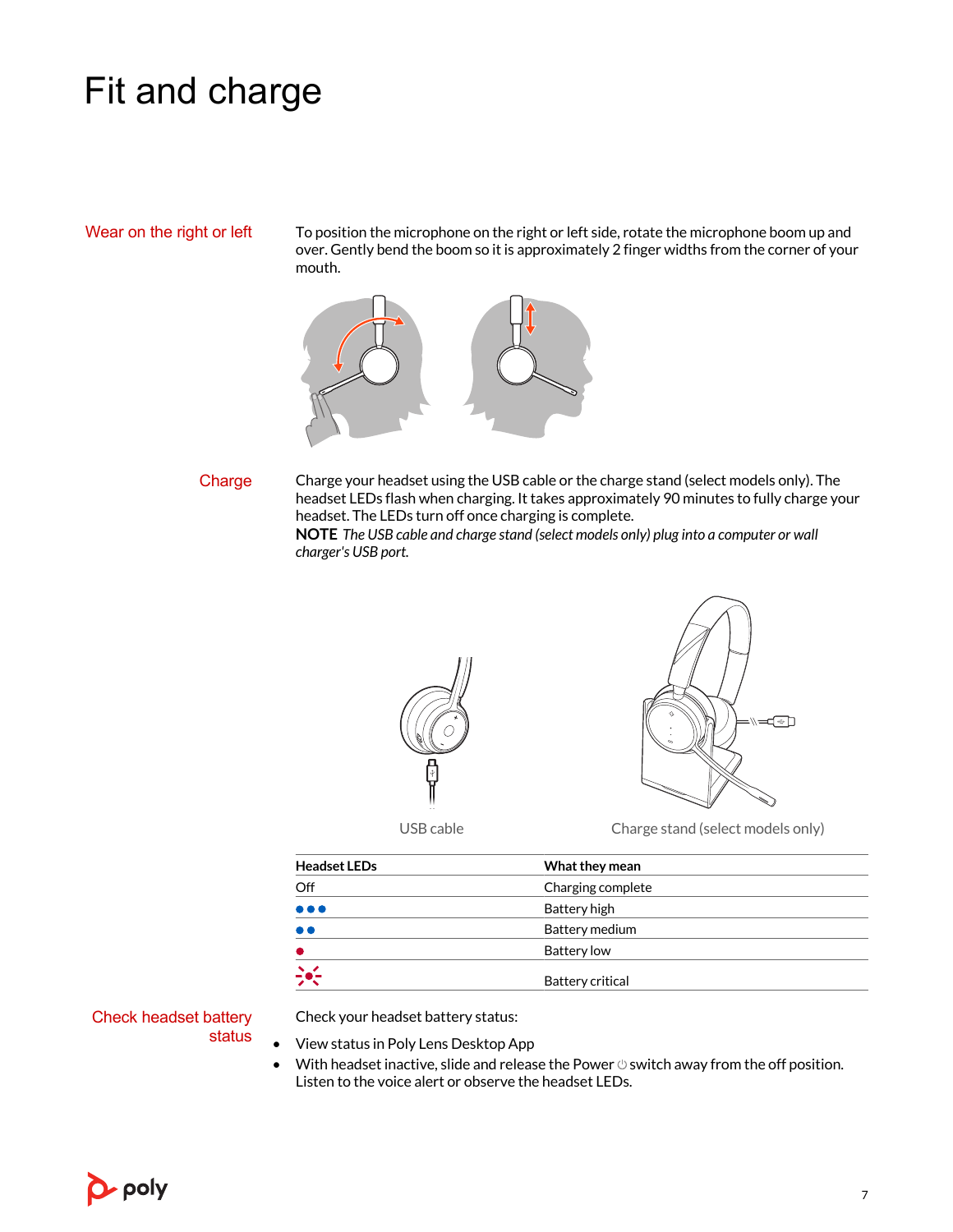#### **Headset LED behavior while charging**

| Off              | Charging complete                      |
|------------------|----------------------------------------|
|                  | $\bullet \bullet \bullet$ Battery high |
| $\bullet\bullet$ | Battery medium                         |
|                  | <b>Battery low</b>                     |
| $\frac{1}{2}$    | <b>Battery critical</b>                |

**TIP** *To reset the accuracy of the talk time alert, deplete the headset battery then charge fully.*

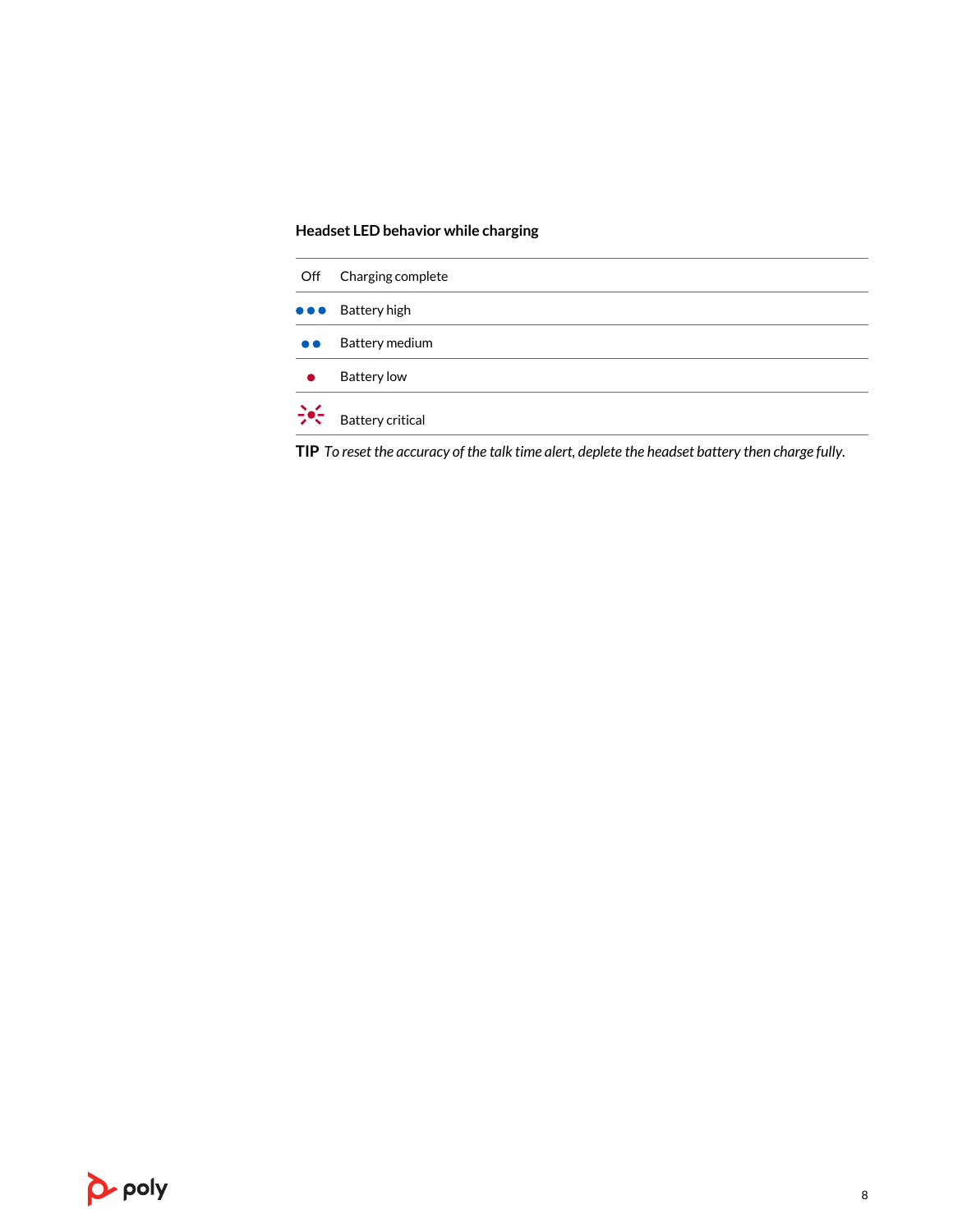### <span id="page-8-0"></span>Load software

Customize your device behavior through advanced settings and options with Poly Lens App. Some softphones require the installation of Poly software to enable device call control (answer/end and mute) functionality. Download: [poly.com/lens.](http://www.poly.com/lens)

**NOTE** *Device settings and updates are also available in Plantronics Hub App.*

Keep your firmware and software up-to-date to improve performance and add new features to your Poly device. Update your Poly device

> Update your device using your computer with Poly Lens Desktop App. Download at [poly.com/lens](http://www.poly.com/lens).

While updating:

- Do not use your Poly device until the update is complete.
- Do not start a second update from a second device.
- Do not stream media.
- Do not answer or place a call.

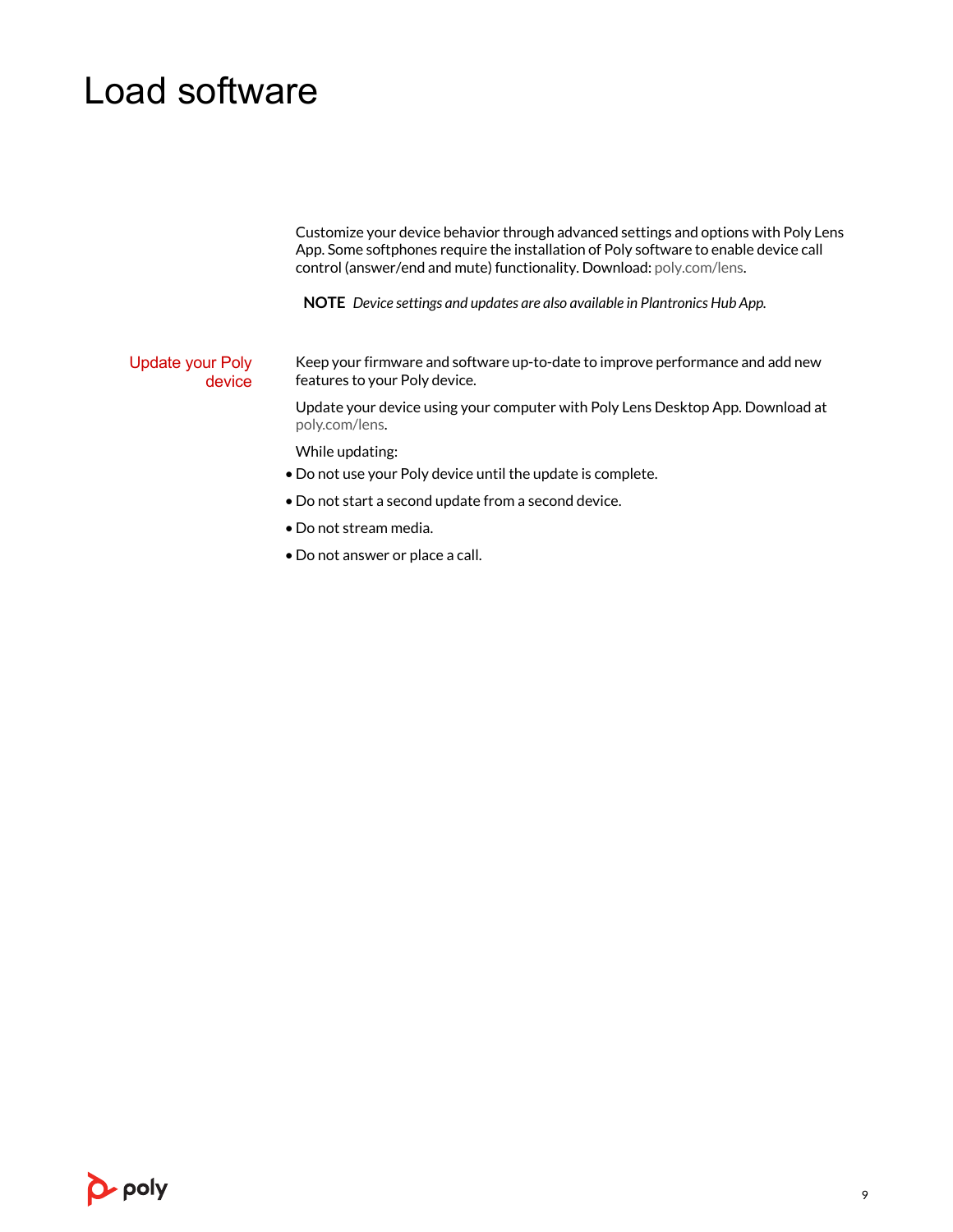# <span id="page-9-0"></span>The basics

|                                                                                                              | 次<br>$\star$<br>$\triangleleft$ +<br>Siri<br>O)<br>Google Assistant<br>$\triangleleft$ -<br>$(4)$ :02<br><b>C&amp;D</b><br>$\circlearrowleft$<br>1<br>$>$   <br>$\mathbb{K}$<br>3x<br>1x<br>2x<br>رکيکو                              |  |  |  |
|--------------------------------------------------------------------------------------------------------------|--------------------------------------------------------------------------------------------------------------------------------------------------------------------------------------------------------------------------------------|--|--|--|
| Power on/off                                                                                                 | Slide the switch $\cup$ to power on or off.                                                                                                                                                                                          |  |  |  |
| Adjust the volume                                                                                            | Tap the Volume up $(+)$ or down $(-)$ button.                                                                                                                                                                                        |  |  |  |
|                                                                                                              | Adjust headset microphone volume (softphone)<br>Place a test softphone call and adjust softphone volume and PC sound volume accordingly.                                                                                             |  |  |  |
| <b>Make/Take/End Calls</b>                                                                                   | Answer or end a call<br>Tap the Call \ button.                                                                                                                                                                                       |  |  |  |
|                                                                                                              | Answer a second call<br>First, tap the Call button \to end current call, then tap the Call button \tagain to answer<br>new call.                                                                                                     |  |  |  |
|                                                                                                              | <b>Mute</b><br>While on an active call, tap the red Mute $\triangleleft$ button.                                                                                                                                                     |  |  |  |
|                                                                                                              | <b>Hold a call</b><br>To hold an active call, press the headset Call button for 2 seconds. Press the Call button to<br>resume a held call.                                                                                           |  |  |  |
| <b>Switch between calls (flash)</b><br>To switch between calls, press the headset Call button for 2 seconds. |                                                                                                                                                                                                                                      |  |  |  |
|                                                                                                              | <b>Call back last call (smartphone)</b><br>To dial your last number you dialed, double-tap the Call \ button.                                                                                                                        |  |  |  |
|                                                                                                              | Answer calls from a second device<br>It's easy to answer calls from two devices (including softphone).                                                                                                                               |  |  |  |
|                                                                                                              | When on a call, you hear a ringtone notification of the incoming call from the second<br>paired device.                                                                                                                              |  |  |  |
|                                                                                                              | To answer a second call from the other device, first tap the Call \ button to end the current<br>call and tap the Call button again to answer the new call. If you choose to not answer the<br>second call, it will go to voicemail. |  |  |  |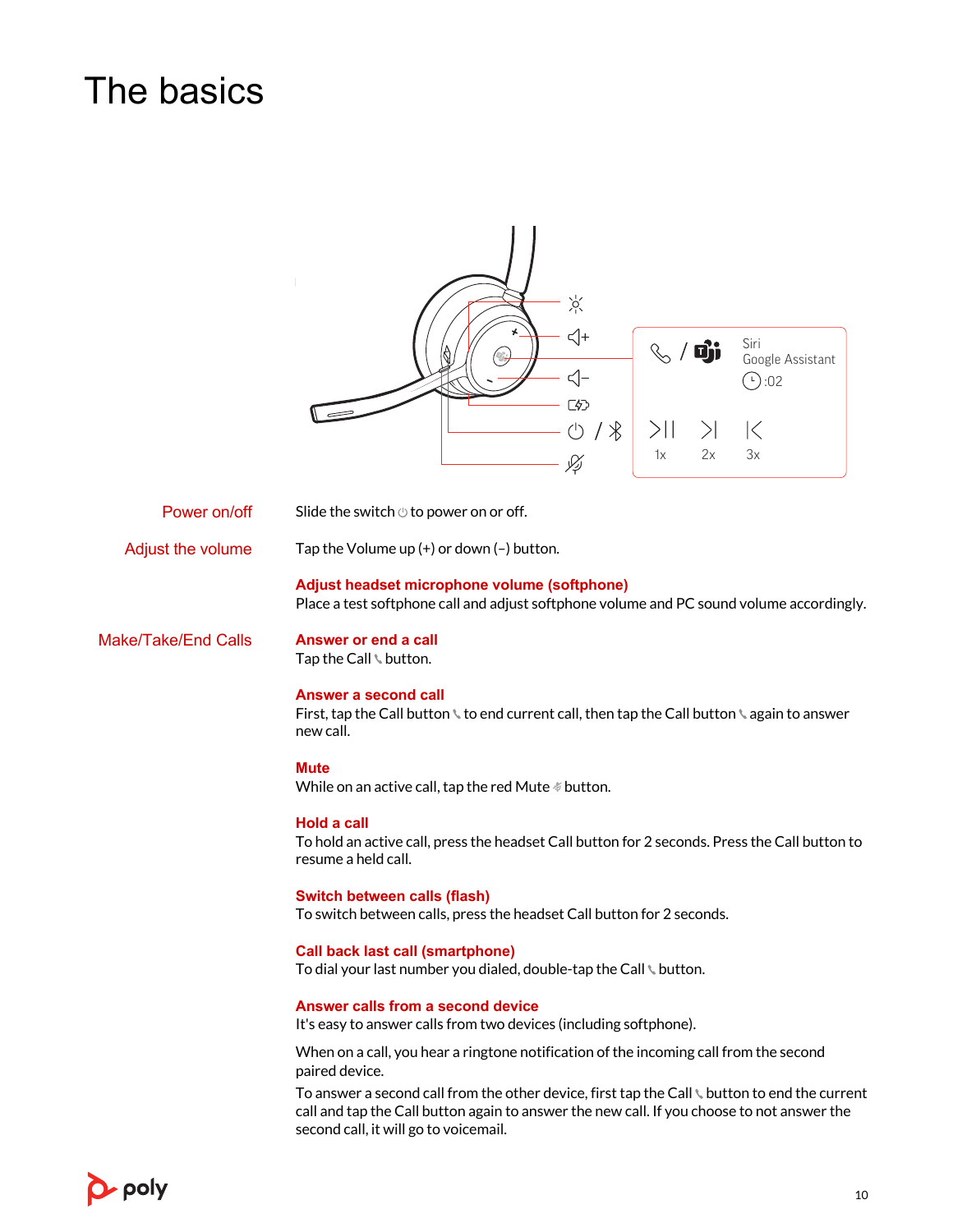<span id="page-10-0"></span>

| Launch Microsoft<br><b>Teams (Teams model</b><br>only) | Tap your headset Teams [10] button to quickly open and use the Microsoft Teams desktop<br>app.<br>When not on a call, tap your Teams <b>T</b> i button to view Microsoft Teams app on your<br>computer.<br>When your connected USB adapter LED pulses purple, tap your Teams button to view<br>$\bullet$<br>Teams notifications.<br>NOTE Teams model and Teams desktop application required. Teams mobile application is not<br>supported. |
|--------------------------------------------------------|--------------------------------------------------------------------------------------------------------------------------------------------------------------------------------------------------------------------------------------------------------------------------------------------------------------------------------------------------------------------------------------------------------------------------------------------|
| Play or pause audio                                    | Tap the Call $\scriptstyle\backprime$ button to pause or resume streaming audio.<br><b>NOTE</b> Functionality varies by application. May not function with web-based apps.<br><b>Track selection</b><br>Double-tap the Call \ button to skip to the next track or triple-tap the Call \ button to play<br>the previous track.<br><b>NOTE</b> Functionality varies by application. May not function with web-based apps.                    |
|                                                        | <b>Fast forward/rewind</b><br>Double-tap and hold the Call \ button to fast-forward. Triple-tap and hold the Call \<br>button to rewind.<br>NOTE Functionality varies by application. May not function with web-based apps.                                                                                                                                                                                                                |
| Voice assistant                                        | Siri, Google Assistant", Cortana Press and hold the Call button for 2 seconds to activate<br>your phone's default voice assistant. Wait for the phone prompt to activate voice dialing,<br>search, and other smartphone voice controls.                                                                                                                                                                                                    |

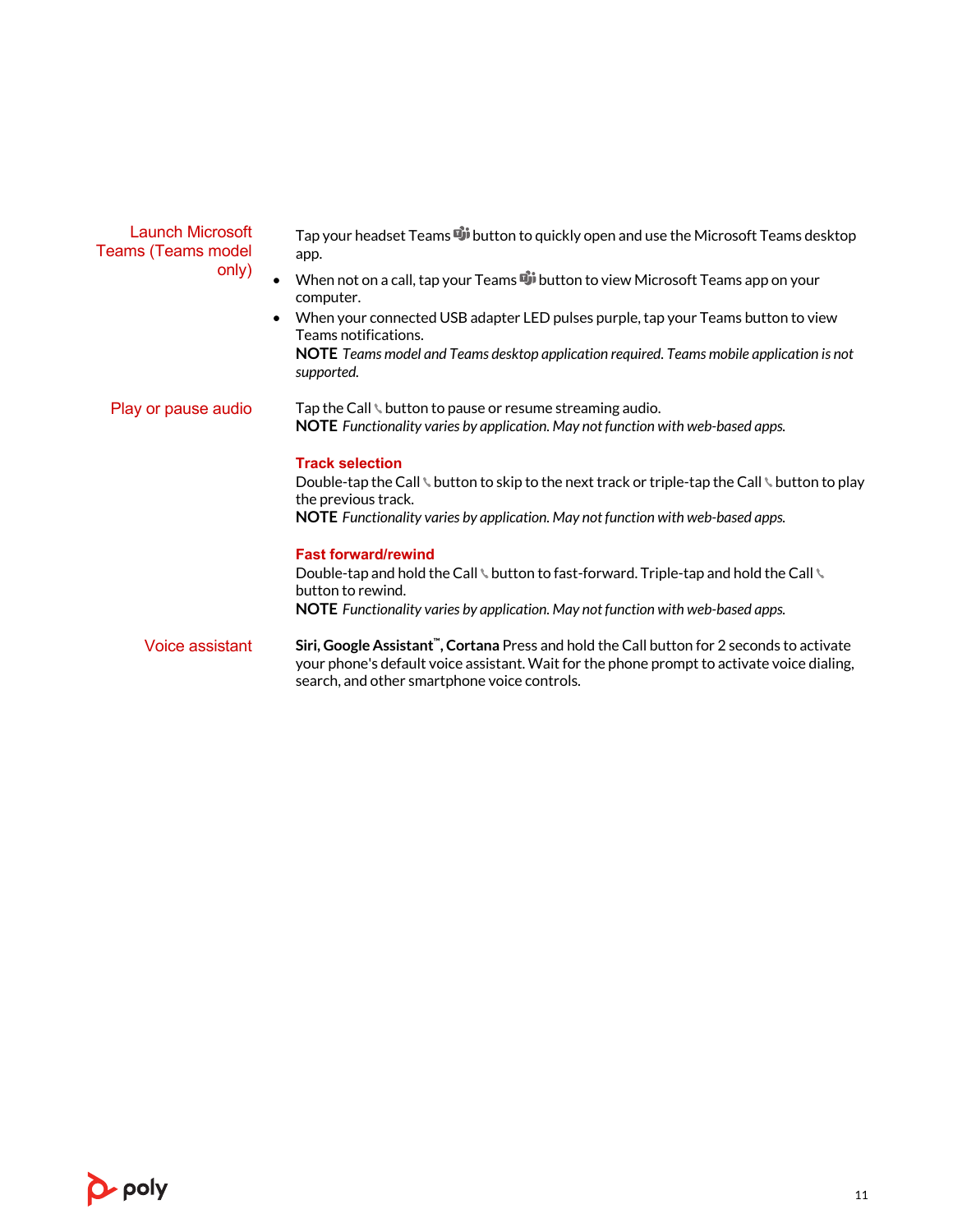### <span id="page-11-0"></span>More Features

| Select language                 |                | You can wirelessly change your headset language using Poly Lens App. Download:<br>poly.com/lens.                                                                                                   |  |
|---------------------------------|----------------|----------------------------------------------------------------------------------------------------------------------------------------------------------------------------------------------------|--|
| DeepSleep Mode                  |                | If you leave your headphones powered on but out of range of your paired phone or USB<br>adapter for more than 7 days, your headset conserves its battery power by entering into<br>DeepSleep mode. |  |
|                                 |                | Once back in range with your phone or USB adapter, press the Call control \ button to exit<br>DeepSleep mode.                                                                                      |  |
| Online indicator                |                | Your headset LED illuminates red to inform others that you are on a call. Manage settings<br>in Poly Lens App.                                                                                     |  |
| Corded mode (audio<br>over USB) |                | If your audio is cutting out during softphone calls, you may be experiencing Bluetooth<br>density problems. Improve audio performance by using density-friendly corded mode.                       |  |
|                                 | $\mathbf{1}$   | Disconnect your Bluetooth USB adapter from your computer                                                                                                                                           |  |
|                                 | $\overline{2}$ | Connect your headset directly to your computer with the provided 1.5 m USB cable                                                                                                                   |  |
|                                 | 3              | Power off your headset to use density-friendly corded mode                                                                                                                                         |  |

**NOTE** *Your headset battery charges while in corded mode.*

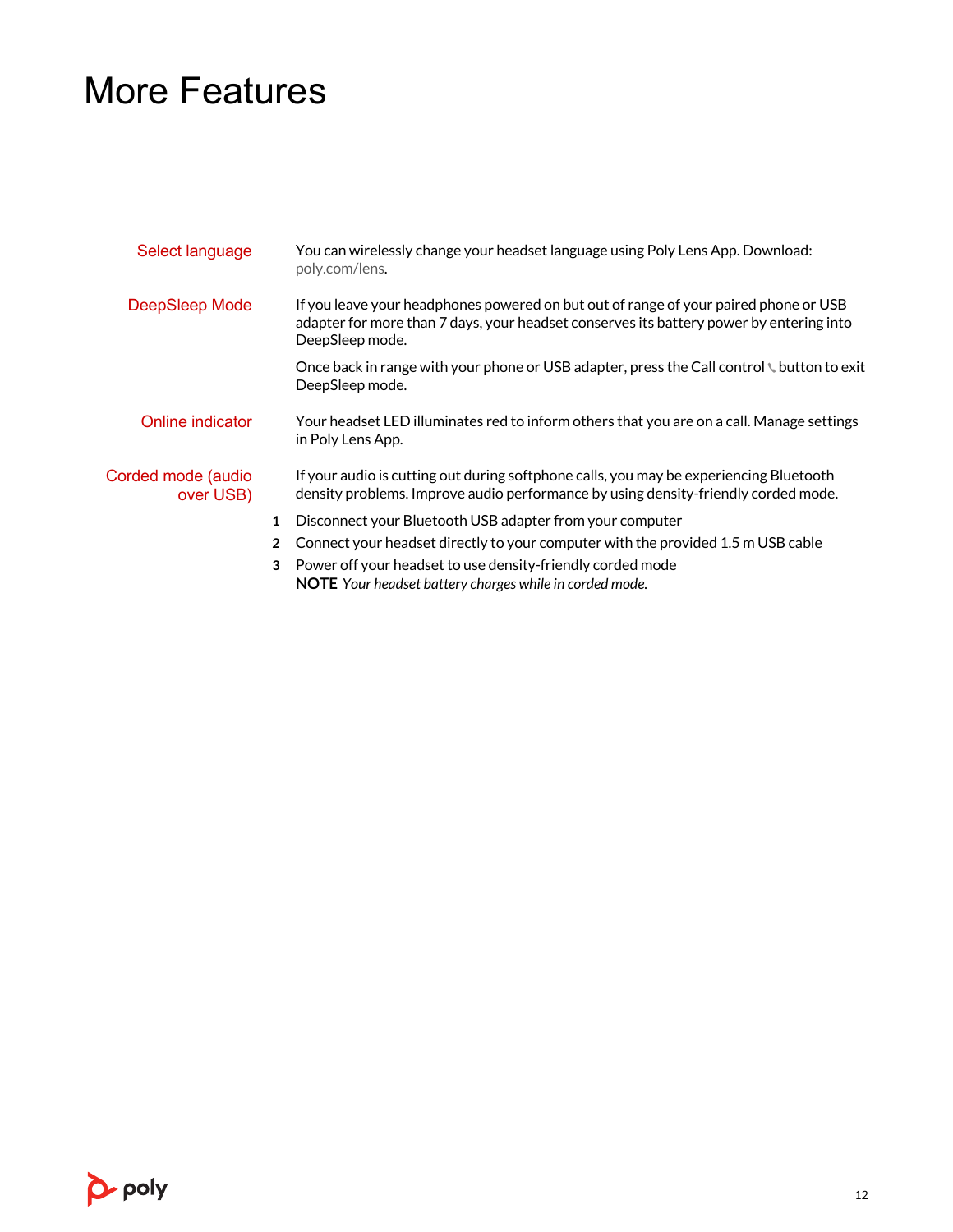# <span id="page-12-0"></span>Troubleshooting

| How do I pair my headset to a mobile<br>device?                                                                                                                                                                                                                                                     | See Pair to mobile device.                                                                                                                                                                                                                                                                                                                                                                                                        |
|-----------------------------------------------------------------------------------------------------------------------------------------------------------------------------------------------------------------------------------------------------------------------------------------------------|-----------------------------------------------------------------------------------------------------------------------------------------------------------------------------------------------------------------------------------------------------------------------------------------------------------------------------------------------------------------------------------------------------------------------------------|
| How do I pair my headset to a computer<br>or laptop?                                                                                                                                                                                                                                                | Plug in the USB Bluetooth adapter to your computer<br>or laptop. The adapter is paired to your headset and<br>connects to computer audio. See Connect to PC.                                                                                                                                                                                                                                                                      |
| Why should I use the USB Bluetooth<br>adapter instead of my computer's<br>Bluetooth?                                                                                                                                                                                                                | Your USB Bluetooth adapter provides the best<br>connection, softphone functionality and acoustic<br>sound quality through your headset. See Connect to<br>PC, Configure USB adapter.                                                                                                                                                                                                                                              |
| How do I pair my USB Bluetooth adapter<br>to another supported Poly audio device?                                                                                                                                                                                                                   | Poly Lens Desktop App is required to pair your<br>BT700 USB Bluetooth adapter to another device.<br>Your Bluetooth adapter remembers up to 2<br>supported Poly audio devices, but connects to only<br>one at a time. See Pair USB adapter again.                                                                                                                                                                                  |
| Can I connect my headset to a mobile<br>phone and computer at the same time?                                                                                                                                                                                                                        | Yes, your headset can connect to mobile and PC. Your<br>headset remembers up to 8 devices, but connect to<br>up to 2 devices at a time. That includes the USB<br>Bluetooth adapter.                                                                                                                                                                                                                                               |
| The headset audio is not working as<br>expected when connected to my<br>computer.<br>• During a call, nobody can hear me<br>• During a call, I can't hear anybody<br>· Music is not coming through my headset<br>• When I play music and a call comes in, the<br>music is too loud or doesn't pause | Check the following:<br>. To configure the headset sound on your computer,<br>see Configure USB adapter.<br>• Ensure that only one softphone application is opened<br>at a time.<br>• For best performance, ensure your headset firmware<br>is up-to-date. See Update your Poly device.                                                                                                                                           |
| My headset call control is not working as<br>expected when on a softphone call.                                                                                                                                                                                                                     | Check the following:<br>• For best performance, ensure your headset firmware<br>is up-to-date. See Update your Poly device.<br>• Ensure that only one softphone application is opened<br>at a time.<br>. If required to enable headset control (answer/end<br>and mute) functionality, ensure you have Poly Lens<br>Desktop App installed. See Load software.<br>• Select your softphone application in Poly Lens<br>Desktop App. |
| (Teams model only) How do I interact<br>with Microsoft Teams using my headset?                                                                                                                                                                                                                      | • Tap the headset Call \ button to quickly open and use<br>Microsoft Teams, See Launch Microsoft Teams.<br>• Set your target softphone by going to Poly Lens<br>Desktop App                                                                                                                                                                                                                                                       |
| <b>(Teams model only)</b> Does my Microsoft<br>Teams-enabled headset work with other<br>softphones?                                                                                                                                                                                                 | Yes, while your headset is optimized for Microsoft<br>Teams, it can be configured to use with other<br>supported softphones. Set your target phone by<br>going to Poly Lens Desktop App.                                                                                                                                                                                                                                          |

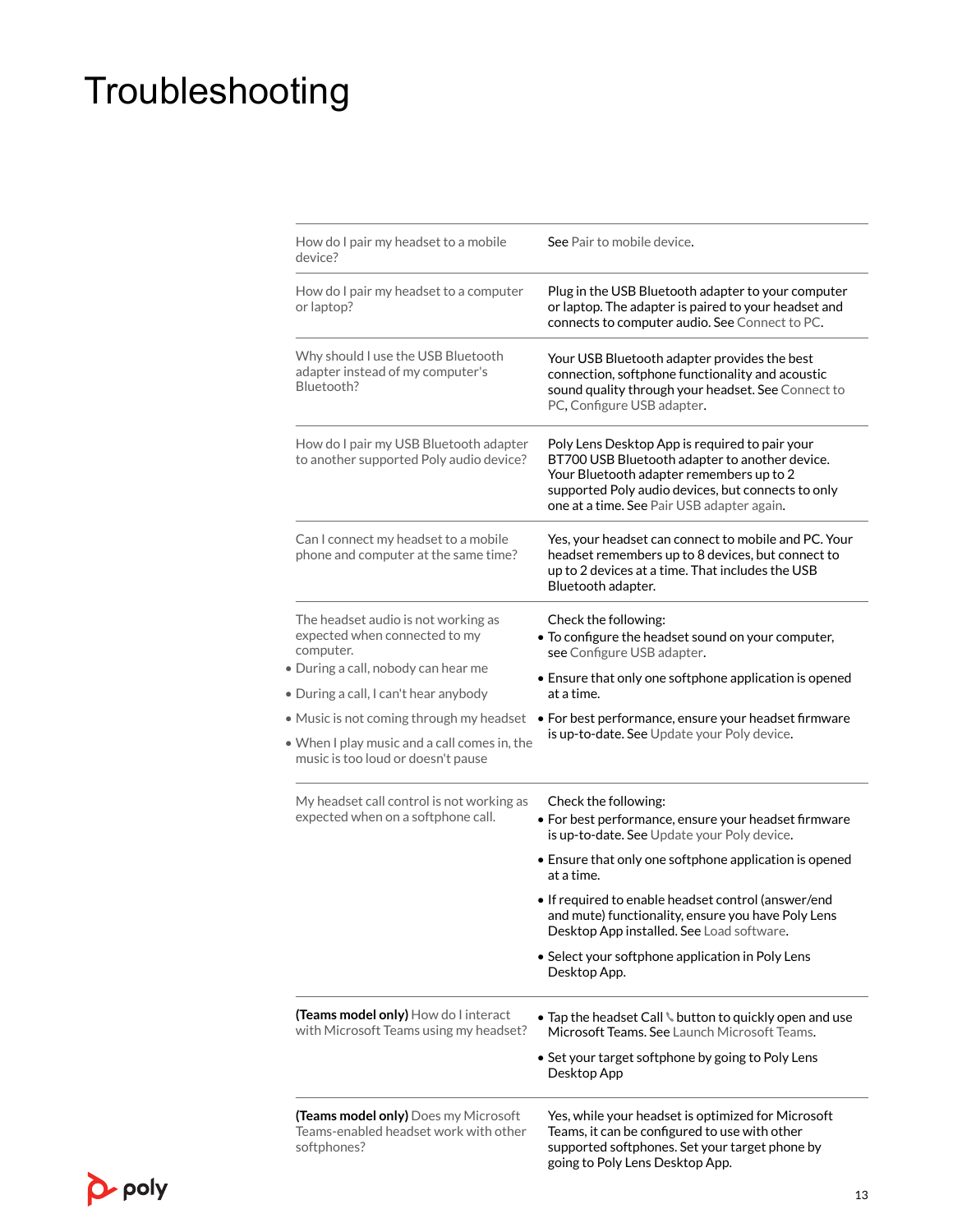When you configure another softphone, the Call button:

- doesn't interact with Teams
- doesn't go to Teams notifications
- will not launch Cortana

| I want to customize my headset features.                                                          | Customize your device settings with Poly Lens App.<br>Download: poly.com/lens                                                                                                             |
|---------------------------------------------------------------------------------------------------|-------------------------------------------------------------------------------------------------------------------------------------------------------------------------------------------|
| The headset audio is cutting out during<br>softphone calls.                                       | You may be experiencing Bluetooth density issues.<br>Use density-friendly corded mode. See Corded mode<br>(audio over USB).                                                               |
| I want to use my headset as a USB corded<br>headset with my computer.                             | Your headset can be used in corded mode. See<br>Corded mode (audio over USB).                                                                                                             |
| Can I use my headset while charging it?                                                           | Your headset charges while in corded mode. See<br>Corded mode (audio over USB).                                                                                                           |
| The headset talk time is not accurate.                                                            | Deplete your headset battery and then fully charge<br>to reset the accuracy of the talk time prompts.                                                                                     |
| I don't have enough charge ports for my<br>Bluetooth USB adapter and my optional<br>charge stand. | Try the following:<br>• Plug your charge stand into a wall charger<br>• To charge your headset while connected to your<br>computer, use corded mode. See Corded mode (audio<br>over USB). |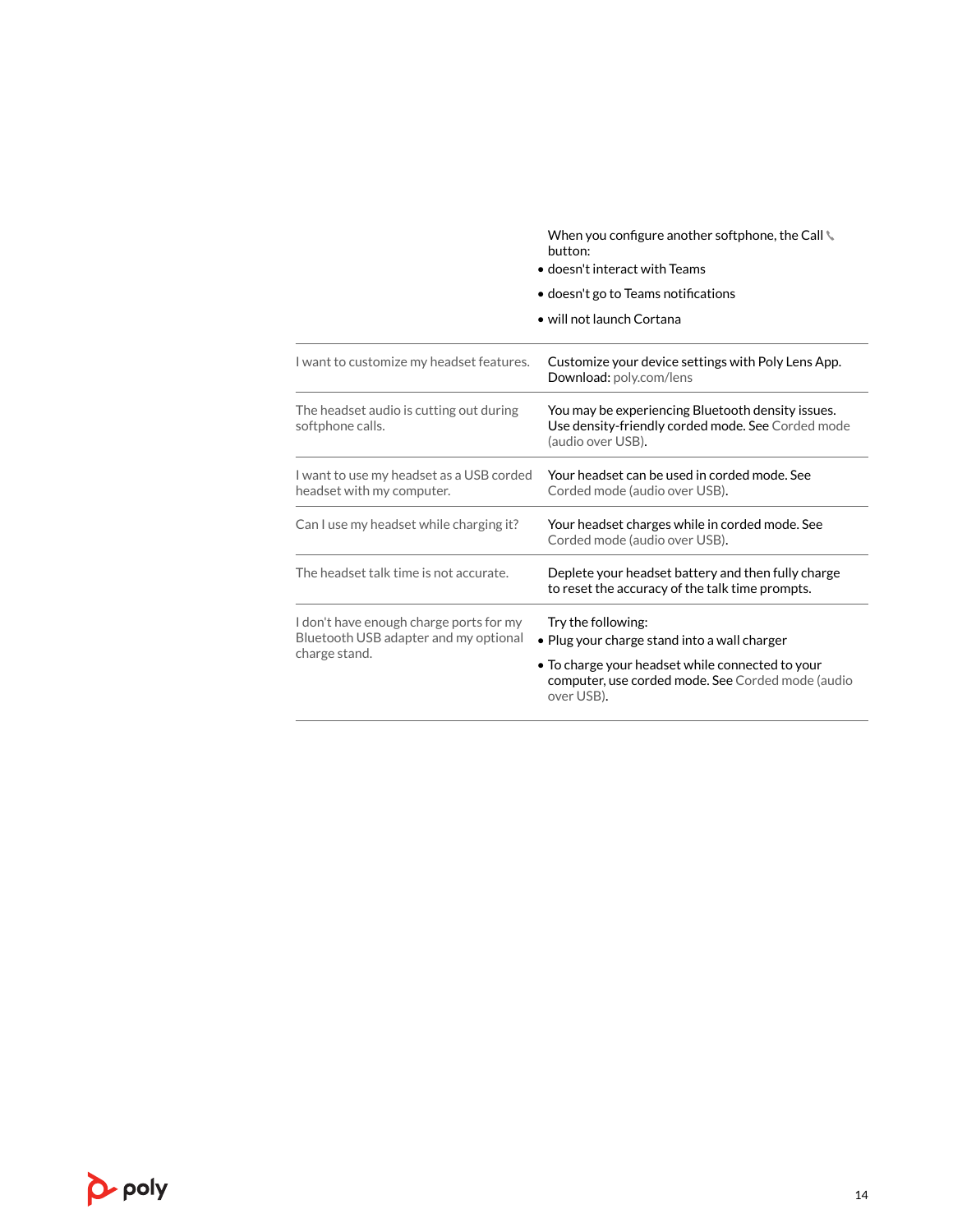# <span id="page-14-0"></span>What's in the box

Contents may vary by model.



Stereo or mono headset



Bluetooth USB adapter (USB-A or USB-C, design varies)



Charge stand (select models only) Headset carrying case



USB-A to USB-C cable  $Qu$ ick start guide